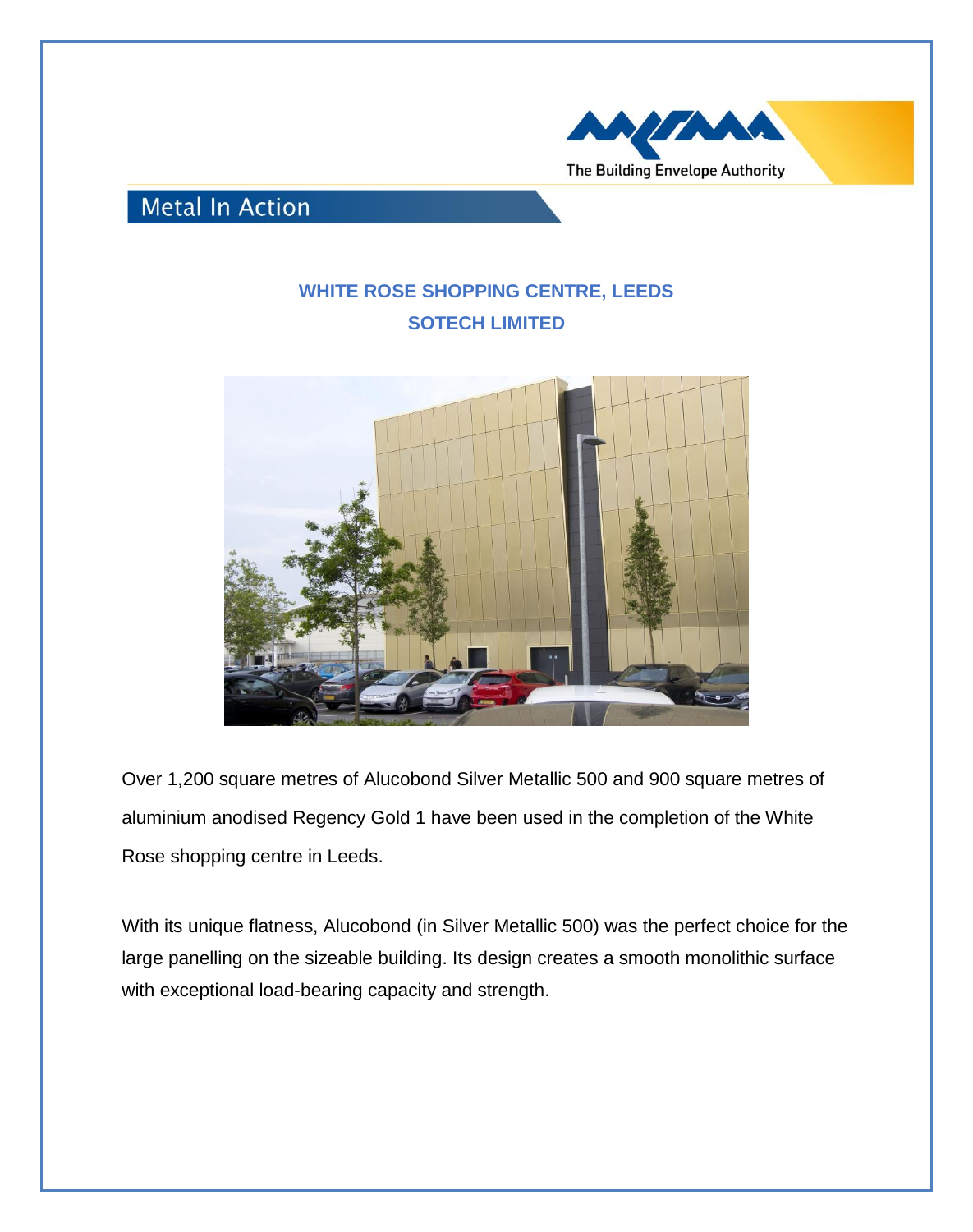Alucobond Aluminium Composite Material (ACM) was used in conjunction with aluminium anodised (in Regency Gold 1) as textures and patterns can easily be incorporated in the anodic film, enhancing the natural metallic appearance without affecting the total UV resistance of the rainscreen cladding.

Perforation was added to the face of the anodised units as the cavity behind had LED lighting to illuminate the façade. The finish looks spectacular, especially when lit up in the evening.



The silver metallic and anodised gold colours combine perfectly to give a quality and visually appealing finish to the leisure and entertainment aspect of the shopping centre which houses an 11 screen Cineworld IMAX cinema, six new restaurants and an outdoor live events space.